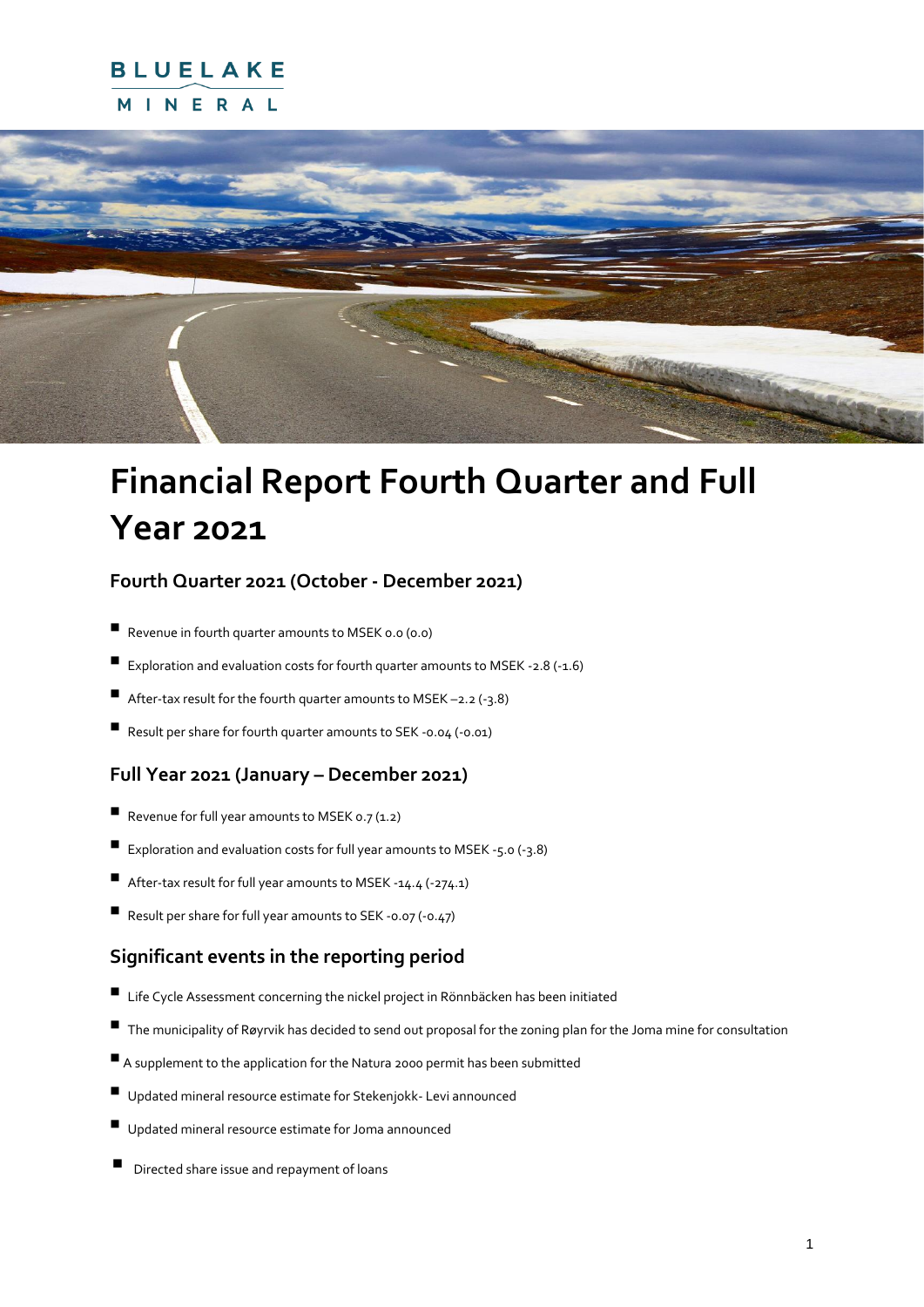## **BLUELAKE** MINERAL

### **Significant events after the reporting period**

- $\blacksquare$  Supplementary aquatic impact assessment submitted as part of the application for zoning plan in Norway
- $\blacksquare$  Life Cycle Assessment completed for Rönnbäcken concluding a potential for reduced environmental impact
- Ownership in Joma Gruver AS increased to 100%
- $\blacksquare$  Loan of SEK  $\epsilon$  million raised to finance continued project development and to strengthen cash position
- The Company has received SEK 2 million in financing via grants from Innovasjon Norge

# **Operations**

#### **Bluelake Mineral in short**

Bluelake Mineral AB (publ) (the "Company" or "Bluelake Mineral") is a Swedish company active in exploration and development of minerals and raw materials in the Nordic countries and Russia.

*Copper and zinc in Sweden and Norway:* The Company owns about 99% of the subsidiary Vilhelmina Mineral AB ("Vilhelmina Mineral"), which is an exploration and mining development company focusing on the development of copper and zinc deposits in the Nordic region. In Sweden, the Company holds the Stekenjokk-Levi project in Västerbotten, where a total of approximately 7 million tonnes of ore was mined between 1976 and 1988 with an average content of 1.5% Cu and 3.5% Zn. According to a recent mineral resource calculation by SRK Consulting, Stekenjokk-Levi contains assumed mineral resources of approximately 6.7 million tonnes with 0.9% Cu, 2.7% Zn, 0.6% Pb, 55 Ag g / t and 0, 2 g / h Au for Stekenjokk and assumed mineral resources of 5.1 million tonnes with 1% Cu, 1.5% Zn, 0.1% Pb, 22 Ag g / h and 0.2 g / h Au for Levi (at cut-off of 60 USD / ton). In Norway, the Company, via the subsidiary Joma Gruver AS ("Joma Gruver") is the holder of the Jomafältet project located in Trøndelag, where approximately 11.5 million tonnes of ore were mined between 1972 and 1998 with an average content of 1.5% Cu and 1.5 % Zn. The Joma field (excluding Gjersvik) contains, according to a recent mineral estimate by SRK Consulting, indicated mineral resources of 6 million tonnes with concentrations amounting to 1.00% Cu and 1.66% Zn and assumed mineral resources of 1.2 million tonnes with concentrations of 1, 2% Cu and 0.7% Zn (at a cut-off of USD 50 / tonne). Vilhelmina Mineral has applied for a processing concession for Stekenjokk-Levi. Via Joma Gruver, a "right of extraction" (the first step in the Norwegian equivalent of a processing concession) or exploration permit has been held since 2017. In addition to the main projects, there are a number of smaller satellite projects in the form of Swedish Jormlien and Ankarvattnet as well as Norwegian Gjersvik. The business is organized in the Swedish subsidiary Vilhelmina Mineral and in the wholly owned Norwegian subsidiary Joma Gruver.

*Nickel in Sweden:* The subsidiary Nickel Mountain AB ("Nickel Mountain") holds the nickel project Rönnbäcken, which according to a preliminary economic assessment from 2011 and an amendment in 2012 by the consulting company SRK comprises a mineral resource of 668 million tons with a content of 0.176% nickel ("measured and indicated"). In these studies, SRK envisions a production of 26,000 tons of high-grade nickel concentrate per year for 20 years, which would be a significant proportion of Sweden's total annual use of nickel and constitute a strategic value. Nickel Mountain also holds the Orrbäcken project, which consists of an exploration license that is considered to have potential as a nickel deposit.

*Gold in Sweden and Finland:* via the Finnish subsidiary Palmex Mining OY, the Company holds the gold project Haveri which is located in the Tampere gold belt in southwestern Finland. Gold mining was carried out in Haveri between 1942 to 1962 when 1.5 million tons were mined with grades of 3.5 g / t gold and 0.5% copper. Extensive exploration has been carried out since the mine closed, including 126 diamond boreholes and 30,000 meters of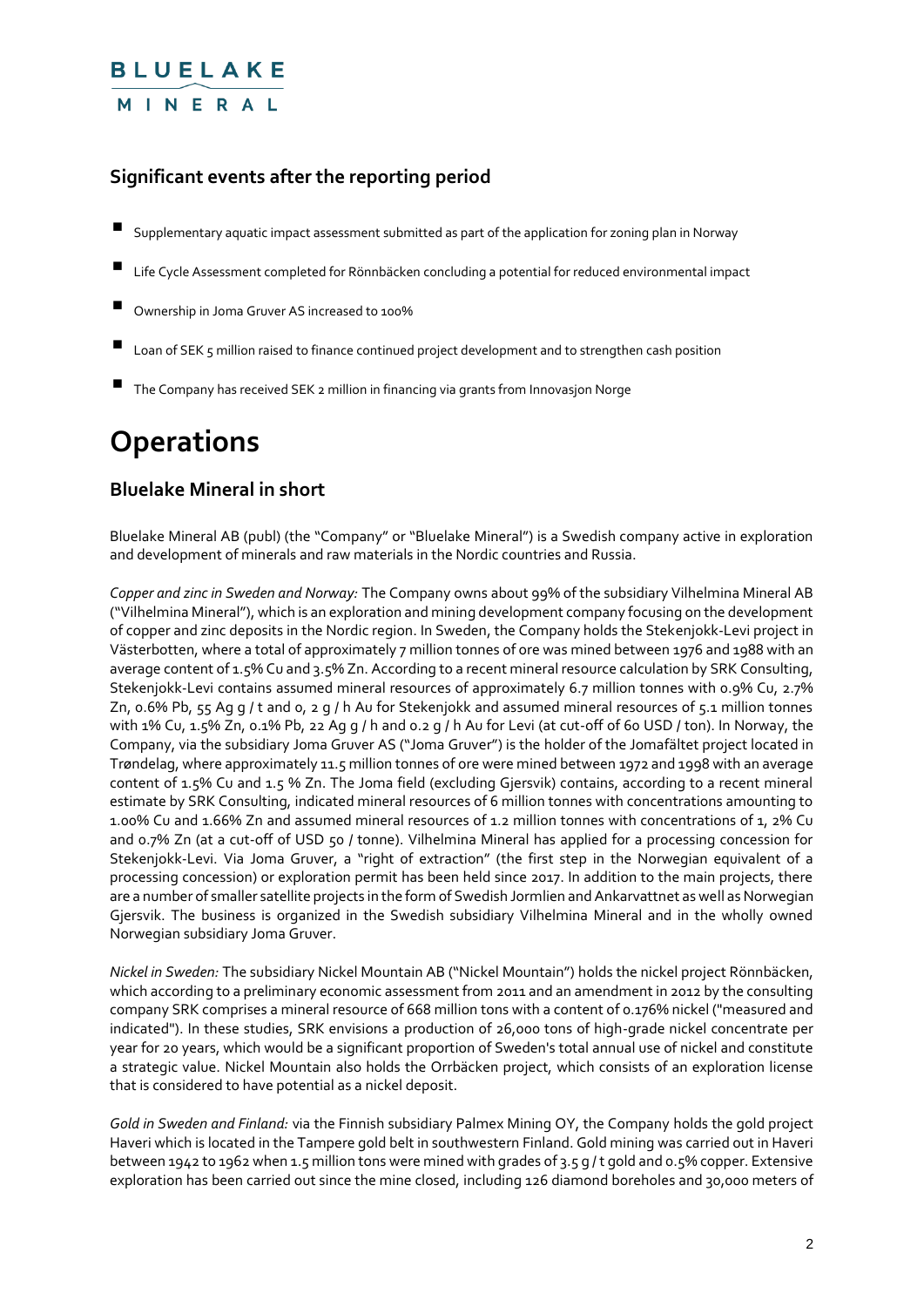#### MINERAL

drilling. Palmex Mining Oy was previously owned by Palmex Mining AB ("Palmex Mineral"). In 2014, Palmex Mineral conducted a Preliminary Economic Assessment (PEA) via the consulting company SRK Consulting. This report estimates 1.56 million ounces of historically inferred mineral resource in gold equivalents with a grade of 0.93 g / t gold. The company also owns the Kattisavan gold project in Sweden. Kattisavan is located within the so-called gold line, close to projects such as Svartliden and Fäboliden and Barsele.

### **Development of operations during reporting period**

#### **Life Cycle Assessment of the Rönnbäcken nickel project initiated**

During the reporting period, the Company has, through its Swedish subsidiary Nickel Mountain, entered into an agreement with the consulting company Minviro Ltd ("Minviro") to carry out a so-called life cycle assessment ("Life Cycle Assessment" or "LCA") including analysis of carbon footprint and other environmental impact from the Company's nickel project Rönnbäcken in Västterbotten ("the Rönnbäcken project). This analysis is an important part of the profitability study ("Preliminary Economic Study" and "PEA") concerning the Rönnbäcken project which was announced earlier and takes place through the consulting company SRK Consulting AB ("SRK Consulting"). The result of Minviro's study will be an LCA report, according to the standard ISO 14040/14044: 2006, which sheds light on environmental footprints from mining and enrichment processes in the planned extraction of nickel in the Rönnbäcken project. LCA must contain a total analysis of the project's entire life cycle from establishment, via production and to final completion. The LCA study takes place in parallel with PEA with the ambition to be completed at the same time so that conclusions from LCA can be included in PEA. Before the entire LCA report can be disseminated to the public, however, an external review is required. This review is performed by a panel of independent LCA experts from the world of research and business. This panel review, depending on the availability of expert resources, is expected to be carried out in the spring of 2022.

#### **The municipality of Røyrvik has decided to send out proposed zoning plan for the Joma mine t for consultation**

During the reporting period, the municipality of Røyrvik in Trøndelag has decided to send out the proposed zoning plan for the Joma mine for consultation. The consultation period for the responding parties is a minimum of 12 weeks. The decision also means that Joma Gruver is requested to submit a new aquatic impact assessment related to planned mining operations. The applied zoning plan entails a detailed regulation of the industrial area that Joma Gruver intends to use for the planned mining operations in Joma.

When Røyrvik's highest decision-making body chaired the chairmanship (chairmanship), the following decision was made in this matter: According to the Planning and Building Act §12-10 and 12 - 11, Røyrvik's chairmanship decides to send a proposal for detailed regulation for Joma Gruver with associated provisions, dated 2021-05 - 31, plan ID 504320188001, for consultation. The deadline for the case is set at a minimum of 12 weeks.

According to Sections 12-14 of the Planning and Building Act, Røyrvik's presidency announces the work of repealing the parts of the current zoning plan for the Joma industrial area, plan ID 1997001, which will be affected by the new plan proposal. Røyrvik's chairmanship also requests Joma Gruver to carry out a new impact assessment regarding risks of negative water impact. Røyrvik's chairmanship considers that this problem has not been adequately answered in the case already presented and wants the company to provide a more detailed description of this question. A new impact assessment must be completed no later than four weeks before the end of the consultation period in the case and sent out to all relevant consultation bodies as a complement to the case.

#### **A supplement to the application for the Natura 2000 permit has been submitted**

During the reporting period, the Company's subsidiary Vilhelmina Mineral has submitted to the County Administrative Board of Västerbotten a supplement to the application for a Natura 2000 permit linked to a previously submitted application for a exploitation concession for Stekenjokk K no. 1 and Levi K no. According to this supplement, potential negative impacts from planned mining operations are very limited in the Natura 2000 area and a Natura 2000 permit should therefore be granted.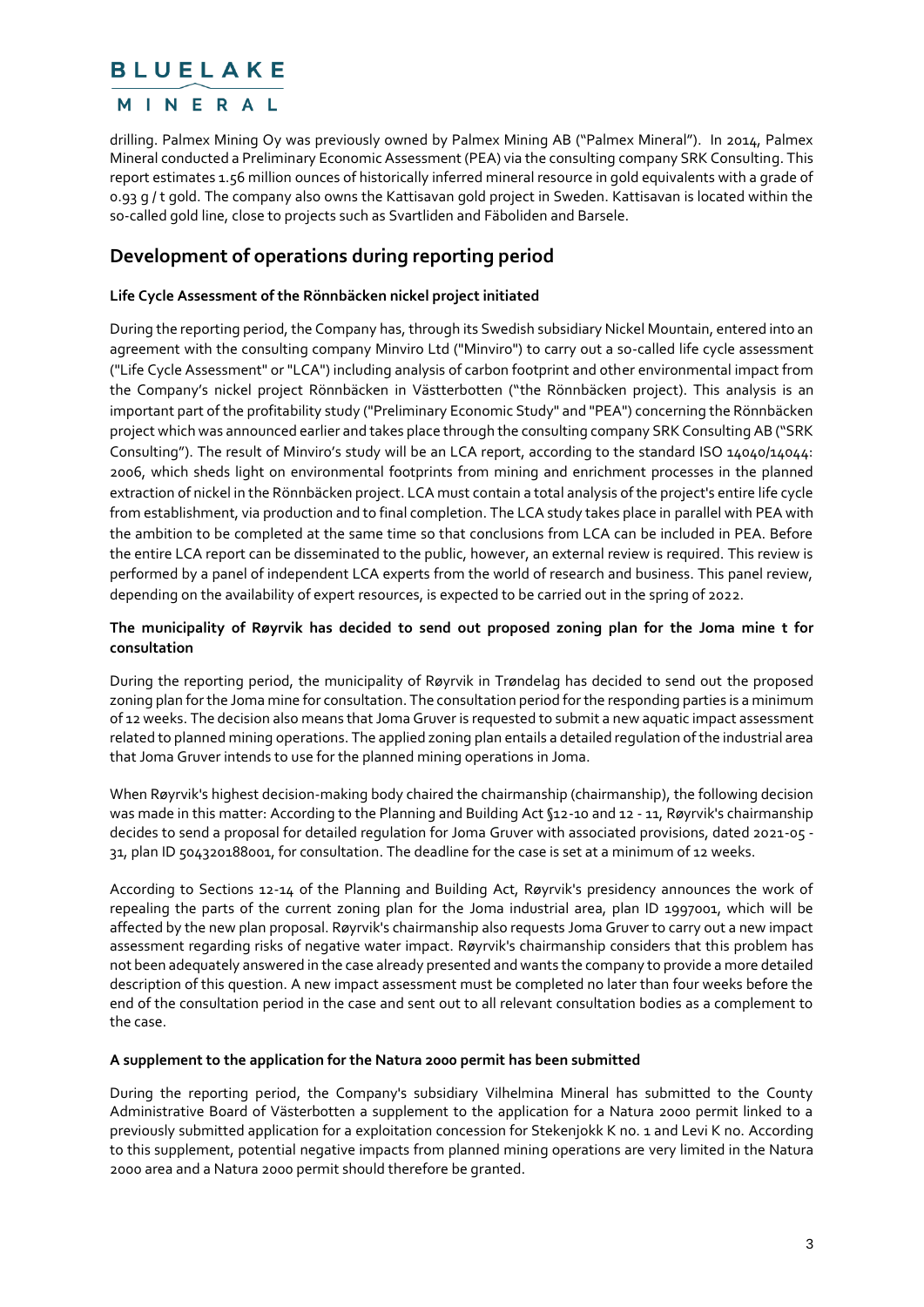#### MINERAL

The company's subsidiary Vilhelmina Mineral AB has submitted an application for a exploitation concession for Stekenjokk K no. 1 and Levi K no. Golder Associates AB. The County Administrative Board of Västerbotten has commented on this EIA with a number of issues, for which in some cases it has been judged that there is a need for additions. The company has therefore, via the consulting company Pelagia, commissioned a comprehensive biotope mapping of an inventory area that includes an approximately 8 km long stretch of the Upper Saxån, upstream of the Stikkenjukke inflow. In addition, the work also includes biotope mapping of Stikkenjukke up to the old mining area. Pelagia has also analyzed the possible impact that previous mining operations may have had on the bogs. With the support of Pelagia's investigations and further assessments carried out by Golder, Vilhelmina Mineral has in summary submitted the following conclusions to the County Administrative Board. The risk that the planned mining operations would have a negative impact on the Natura 2000 area is very small, both taking into account the impact on the bogs and on the Saxån. The concession for Stenkenjokk K no. 1 is in its entirety located outside the Natura 2000 area and the estimated impact area affects only a very small part of the Natura 2000 area. The concession for Levi K no. 1 is located within the protected area, but all investigations and assessments that Vilhelmina Mineral has carried out support the conclusion that the planned mining activities will only have a limited impact on the habitats and species protected in the Natura 2000 area. When the County Administrative Board has received Vilhelmina Mineral's supplement, the permit application is expected to be announced, which means that the public and other interested parties are given the opportunity to submit comments.

#### **Update of mineral resource estimate for Stekenjokk-Levi announced**

During the reporting period, the Company, via the consulting company SRK Consulting ("SRK"), has completed an updated mineral resource calculation ("MRE") for Stekenjokk-Levi, which is estimated to contain assumed mineral resources of 6.7 million tonnes with concentrations of 0.9% Cu, 2.7% Zn, 0.6% Pb, 55 g / h Ag and 0.2 g / h Au for Stekenjokk and 5.1 million tonnes with concentrations of 1% Cu, 1.5% Zn, 0.1% Pb, 22 g / t Ag and 0.2 g / t Au for Levi. The Net Smelter Return ("NSR") value for the assumed mineral assets is USD 128 per tonne of Stekenjokk and USD 105 per tonne for Levi. SRK has now completed an MRE for Stekenjokk-Levi, containing the minerals copper, zinc, lead, silver and gold, in accordance with the CIM Mineral Resource and Reserve Guidelines (2019) referred to in NI 43-101 (2016). MRE for Stekenjokk-Levi, has been compiled on 23 November 2021, with a cut-off of 60 USD / ton ore NSR, which is based on the current scenario for mining and contains the resources covered by the restrictions according to what is assumed to be possible to mine.

#### **Update of mineral resource estimate for Joma announced**

During the reporting period, the Company, via its Norwegian subsidiary Joma Gruver AS, entered into an agreement with SRK Consulting AB to carry out an updated mineral resource calculation of mineralization in Joma (Norway) and Stekenjokk-Levi (Sweden). SRK had previously on 29 July 2021 presented a preliminary mineral resource statement for Joma. After the end of the reporting period, SRK has completed an updated estimate of mineral resources in Joma based on revised metal prices for copper and zinc and also including the so-called southern ore in Joma which was not included in the original estimate. The calculation thus updated contains indicated mineral resources if 6,0 million tons with grades of 1.00% Cu and 1.66% Zn, as well as inferred mineral resources of 1,2 million tons with grades of 1,2 % Cu and 0,7% Zn. The Net Smelter Return ("NSR") value for the indicated mineral resources is  $\frac{1}{2}$   $95,95$  per ton and for the assumed mineral assets is  $\frac{1}{2}$  97,0 per ton.

#### **Directed new issue and repayment of loans**

During the reporting period, the Company has, with the support of authorization from the Annual General Meeting 26 May 2021, carried out a new share issue directed to a private investor (the "Investor") of 1,145,161 shares at a subscription price of SEK 0.93 per share, ie a total of value of approximately SEK 1,065,000 (the "Share Issue"). The subscription price corresponded to the Company's share weighted average price (VWAP) on NGM Nordic SME during five consecutive trading days (November 25 to December 1, 2021) during the last 15 trading days and with a deduction for a 10 percent discount. Share Issue meant that the share capital increased by SEK 114,516.10 through the issue of 1,145,161 shares. Payment for subscribed shares was made in cash.

As previously announced, in August 2021 the Company entered into an agreement (the "Agreement") with a group of private investors, whereby the Company raised a loan totaling SEK 5 million (the "Loan") to finance the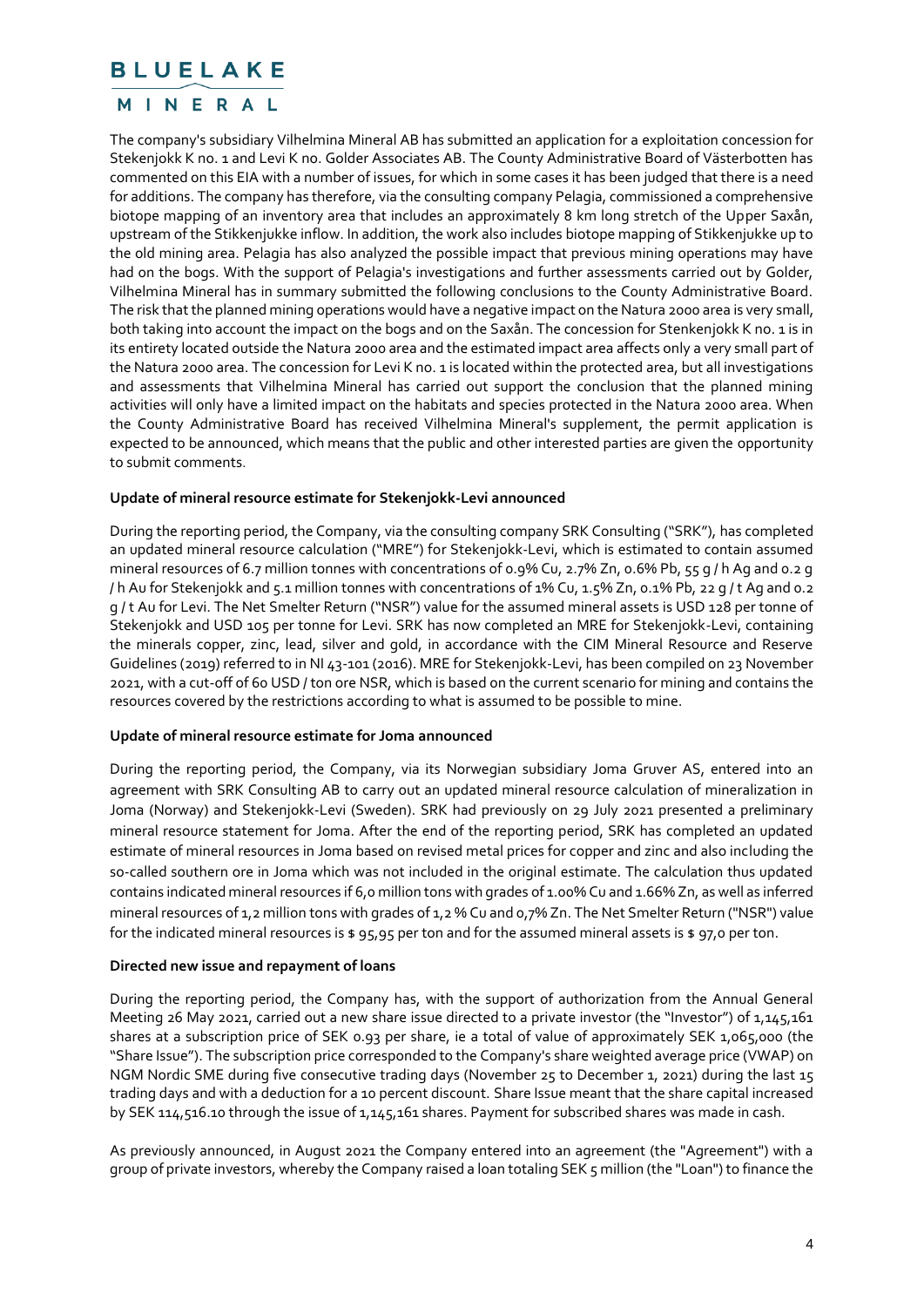#### MINERAL

implementation of a profitability study concerning the Company's nickel project Rönnbäcken and to strengthen the Company's cash position. The Investor for one of the lenders of the Loan . At the beginning of September 2021, SEK 4 million of the Loan was repaid through a directed share issue. The Share Issue carried out in December 2021 was called for by the Investor in accordance with the terms of the Agreement. The proceeds from the Share Issue have been used to repay the remaining part of the Loan, which amounted to to SEK 1 million as well as accrued interest of SEK 65,000.

### **Events after the reporting period**

#### **Supplementary aquatic impact assessment submitted as part of the application for zoning plan in Norway**

After the end of the reporting period, the Company, through its Norwegian subsidiary Joma Gruver AS ("Joma Gruver"), submitted a supplementary aquatic impact assessment related to planned mining operations at Jomagruvan in Røyrvik Municipality, Norway (the "Investigation"). As previously announced, Joma Gruver has, as part of the permitting process in Norway, hired the technology and environmental consultant Multiconsult Norge AS ("Multiconsult") to carry out the so-called planning process, impact assessment and zoning plan for Jomagruvan. The municipality of Røyrvik decided in November 2021 to send out Joma Gruver's proposal for zoning plan for the Jomagruvan out for consultation. The consultation period for the responding parties was set to the beginning of March 2022. The decision also meant that Joma Gruver was requested to submit the supplementary aquatic impact assessment report. The main conclusion of this impact assessment is that planned new mining operations will not lead to a deterioration of the ecological and chemical condition of the water bodies and that planned mining operations are not considered to prevent the environmental objectives of the water regulations from being achieved. The impact assessment has been prepared within the set schedule of eight weeks and is not expected to have a negative effect on the consultation period.

#### **Life Cycle Assessment completed for Rönnbäcken concluding a potential for reduced environmental impact**

After the end of the reporting period, the Company, via its Swedish subsidiary Nickel Mountain AB ("Nickel Mountain") and the consultant Minviro Ltd ("Minviro"), carried out a so-called life cycle analysis ("Life Cycle Assessment" or "LCA") including analysis of carbon footprints and other environmental impacts from Nickel Mountain's nickel project Rönnbäcken in Sweden (the "Project"). Minviro analysis has aimed to be able to quantitatively assess for the project the global warming potential ("GWP") associated with the proposed mining operations. The main objective of the LCA was to highlight the most important sources of greenhouse gas emissions, mainly carbon dioxide ("CO2"), to develop a strategy to reduce the carbon footprint of the Project. In summary, LCA shows a promising potential for reducing the carbon footprint of the planned mining operations by new technology, natural sequestration of carbon dioxide in landfilled residual waste and through other measures. The results of LCA showed in the Basic Scenario an expected GWP of 10.0 kg CO2 eq. per kg of nickel in concentrate. This is divided into three main areas: 3.8 kg from mining, 6.4 kg from processing and a reduction of -0.2 kg from carbon sequestration. In an electrification scenario, GWP was reduced by 25% to 7.5 kg CO2 eq. per kg of nickel in concentrate only through the reduction of emissions from diesel. In addition to diesel and electricity, the main contributors to GWP were from reagents (such as collectors and atomizers) used in the flotation process through scope 3 emissions. The extent of scope 2 emissions related to energy consumption is considered to be relatively low due to the high proportion of the grid that is supplied by renewable energy sources such as hydropower and wind power.

#### **Ownership in Joma Gruver AS increased to 100%**

After the end of the reporting period, the Company has, via its wholly owned subsidiary Vilhelmina Mineral AB ("Vilhelmina Mineral"), increased its ownership in the Norwegian subsidiary Joma Gruver AS ("Joma Gruver") from 75% to 100%. Increased ownership has taken place partly through subscription of shares with the support of previously issued warrants and through acquisition of shares from the regional development company Joma Næringspark AS ("Joma Næringspark"), which until now was a partner in Joma Gruver together with Vilhelmina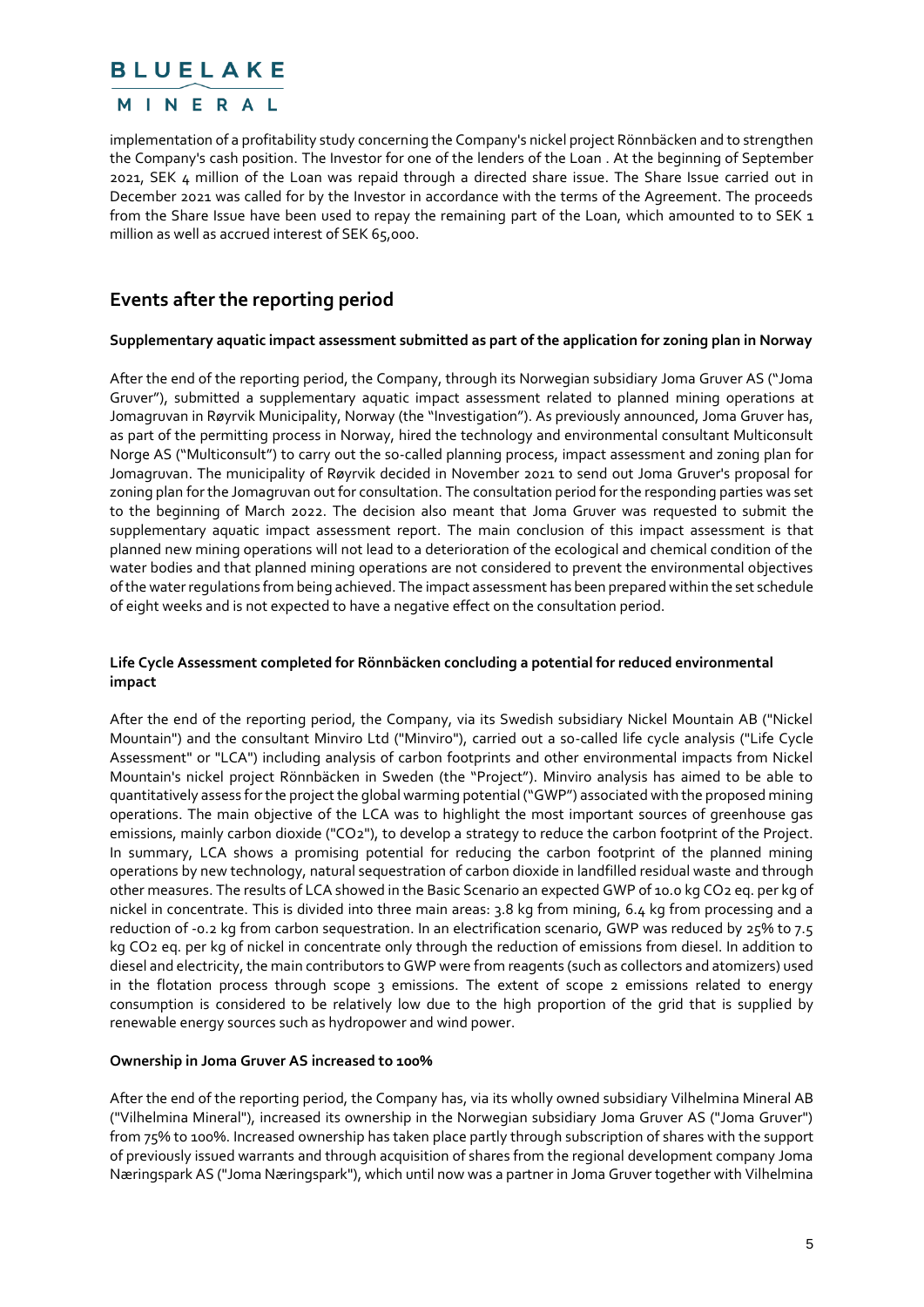#### MINERAL

Mineral. Subscription and acquisition of shares in Joma Gruver as above did not affect cash and cash equivalents in the Bluelake Mineral Group as Vilhelmina Mineral had receivables from Joma Gruver which, after repayment, were used in the acquisition and subscription of shares in Joma Gruver.

The Extraordinary General Meeting of Joma Gruver decided on August 14, 2017 to issue 2,000 free warrants (the "Warrants"), entailing a right for Vilhelmina Mineral to call for subscription of 2,000 shares in Joma Gruver at a subscription price no later than April 19, 2022. 1,250 NOK / share. The Warrants were subscribed for on the same day by Vilhelmina Mineral. A condition for invoking a share subscription with the support of the Warrants is that Vilhelmina Mineral has previously subscribed and paid for an additional 666 and 2000 shares in Joma Gruver with the support of previously issued warrants, which also took place in 2018 and 2020. Vilhelmina Mineral has, with the support of the Warrants, called for subscription of 2,000 shares in Joma Gruver to a total value of NOK 2,500,000 (the "Share Subscription"). The share subscription must be registered with the Norwegian Register of Business Enterprises. In addition, in accordance with the shareholders 'agreement from 2017 (the "Shareholders' Agreement") with Joma Næringspark, and as a result of the Share Subscription, Vilhelmina Mineral has acquired Joma Næringspark's remaining 1,000 shares in Joma Gruver for a total purchase price of NOK 30,000 (the "Acquisition") which corresponds to the nominal value of the shares. The favorable price for these shares is stipulated in the Shareholders' Agreement and is based on Vilhelmina Mineral fulfilling all other conditions according to this agreement. The Share Subscription and the Acquisition means that Vilhelmina Mineral is the sole owner of all shares in Joma Gruver and thus increased its shareholding in Joma Gruver from 75 percent to 100 percent.

#### **Loan of SEK 5 million raised to finance continued project development and to strengthen cash position**

After the end of the reporting period, the Company has agreed to raise a loan of SEK 5 million (the "Loan") from private investors. The purpose of the Loan is partly to finance the Company's and its subsidiaries' continued project development, and partly to strengthen the Company's cash position. The loan runs until 17 December 2022. The loan has a 5 percent set-up fee and a monthly interest rate of 1.3 percent, whereby accrued interest at the end of the month shall not be capitalized and thus not become interest-bearing in itself. The lenders have the right to, at any time during the loan period, but not earlier than 45 days after the date of the loan agreement, provided the Board's decision on a new issue of shares with the support of authorization from the Annual General Meeting or provided subsequent approval of such new issue, demand that all or parts of the Loan be set off against newly issued shares in the Company of at least SEK 1 million at a time. The subscription price for the shares shall correspond to 90 percent of the volume-weighted average price for the Company's share according to NGM Nordic SME's official price list during a continuous period of five (5) trading days during the last fifteen (15) trading days.

# **Financial and other information**

#### **Net revenue and profit**

The Group revenues during the fourth quarter amounted to 0.0 million SEK (0.0). The result after tax for the fourth quarter was SEK -2.2 (-3.8) million.

#### **Write downs**

The Group reported no write downs during the reporting period.

#### **Cash position and cash flow**

The Group's shareholders' equity amounted to MSEK 51.9 (91.5) as of December 31. This renders a solidity of 82.1 (88.5) %. Cash or cash equivalents amounted to SEK 5.2 (9.1) million at the end of the period. Cash flow from operations amounted to MSEK -2.4 (-4.5). Cash flow from investments amounted to MSEK -2.0 (0.0). Cash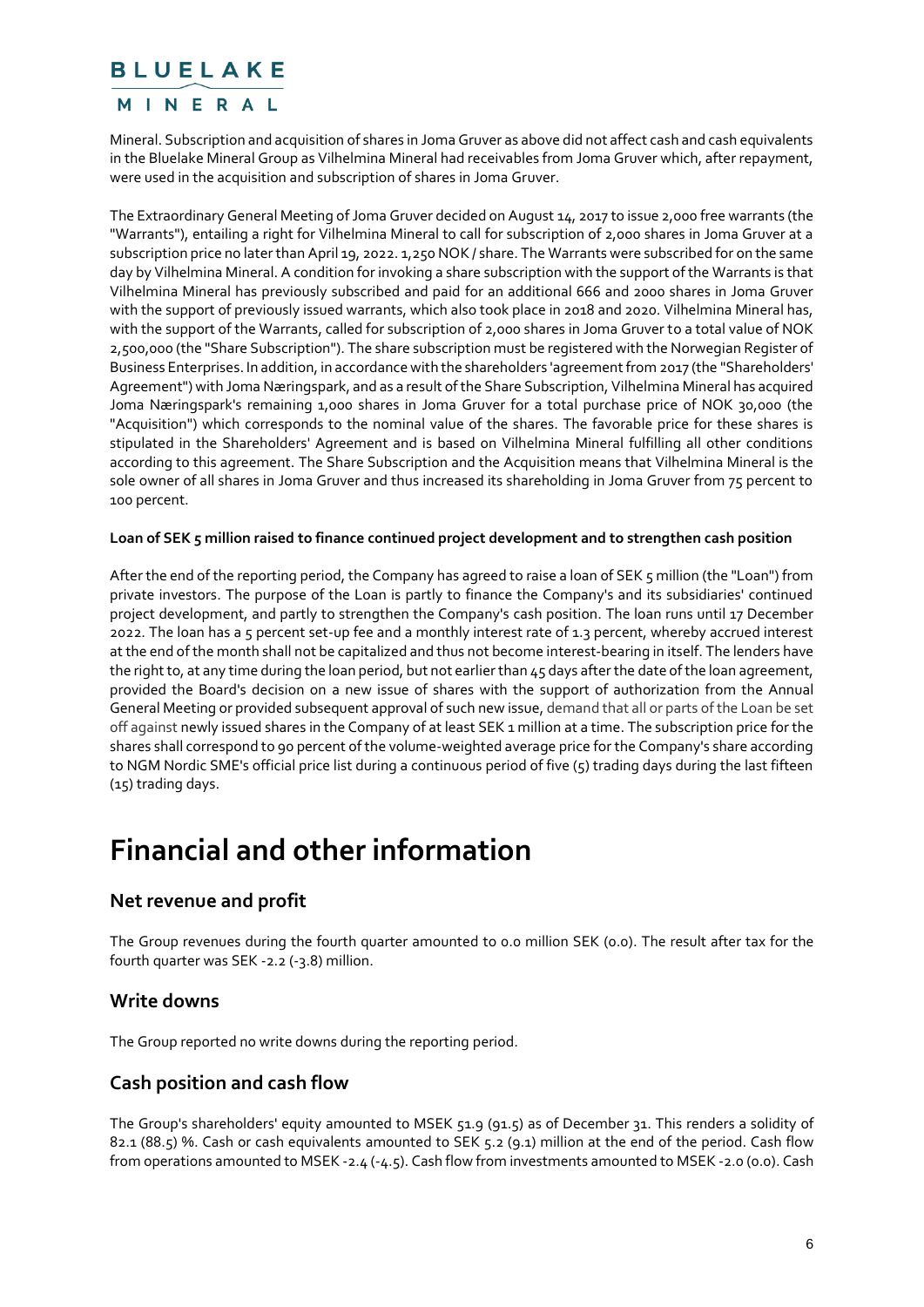#### MINERAL

flow from financing activities during the fourth quarter amounted to MSEK 0.0 (0.0). The total cash flow during the fourth quarter amounted to MSEK -4.4 (4.5).

#### **Investments**

Investments during the third quarter 2021 amounted to MSEK 2.0 (0.0).

#### **Financing**

During the reporting period in the fourth quarter, the Company completed a directed share issue of approximately SEK 1.1 million. After the reporting period, the Company received MSEK 5 in loans and MSEK 2 in grants from Innovation Norway.

#### **The share**

According to Euroclear, the company has approximately 4,700 shareholders who hold at least 500 shares. The company's share is listed on NGM Nordic SME under the short name BLUE. At the end of the reporting period, the total number of shares outstanding was 51,624,677. After the end of the reporting period, an additional 1,145,161 shares were registered with the Swedish Companies Registration Office as a result of the Share Issue decided during the reporting period, after which the total number of shares in the Company amounts to 52,769,838 shares.

#### **Incentive programs**

A program of 44 million warrants has been issued to the financial advisor Crafoord Capital Partner AB. Full conversion of the warrants at the end of the period means approximately 4% dilution calculated on the number of shares in the Company at the end of the reporting period, which amounted to a total of 51,624,677. Considering the decision on a reverse share split at the Extraordinary General Meeting on December 17, 2020, whereby 20 existing shares were merged into one (1) new share, 20 warrants give the right to subscribe for one new share in the Company at a subscription price of SEK 7 / share. Upon full exercise of the warrants, the Company would be financed with SEK 15.4 million. Notification of subscription of shares according to the terms of the warrants shall be made no later than June 30, 2022.

Bluelake Mineral announced in 2021 that the Company has issued warrants to senior executives and board members based on a resolution from the Annual General Meeting on May 26, 2021. Senior executives consisting of the Company's CEO, chief financial officer and chief geologist have subscribed for a total of 1,560,000 new warrants entitling to subscription for 1,560,000 new shares shares in the Company, whereby the share capital in the event of full subscription can increase by a maximum of SEK 156,000. Newly issued shares can be subscribed for based on these warrants immediately after the date of publication of the Company's quarterly report for the first quarter of 2024 and the two-week period beginning immediately after the day of publication of the Company's quarterly report for the second quarter of 2024. The subscription price is SEK 1.38 / share.

#### **Staff**

There were no employees in the Group at the end of the period. The Group's personnel are currently engaged on a consulting basis.

#### **Transactions with related parties**

During the period October to December 2021, transactions with related parties took place as follows: Board member My Simonsson, received through companies' compensation for services related to business law of KSEK 50.3, the CEO / Board member Peter Hjorth has received compensation from companies related to company management of KSEK 480.0 via companies. Agreement on services with related parties takes place on market terms.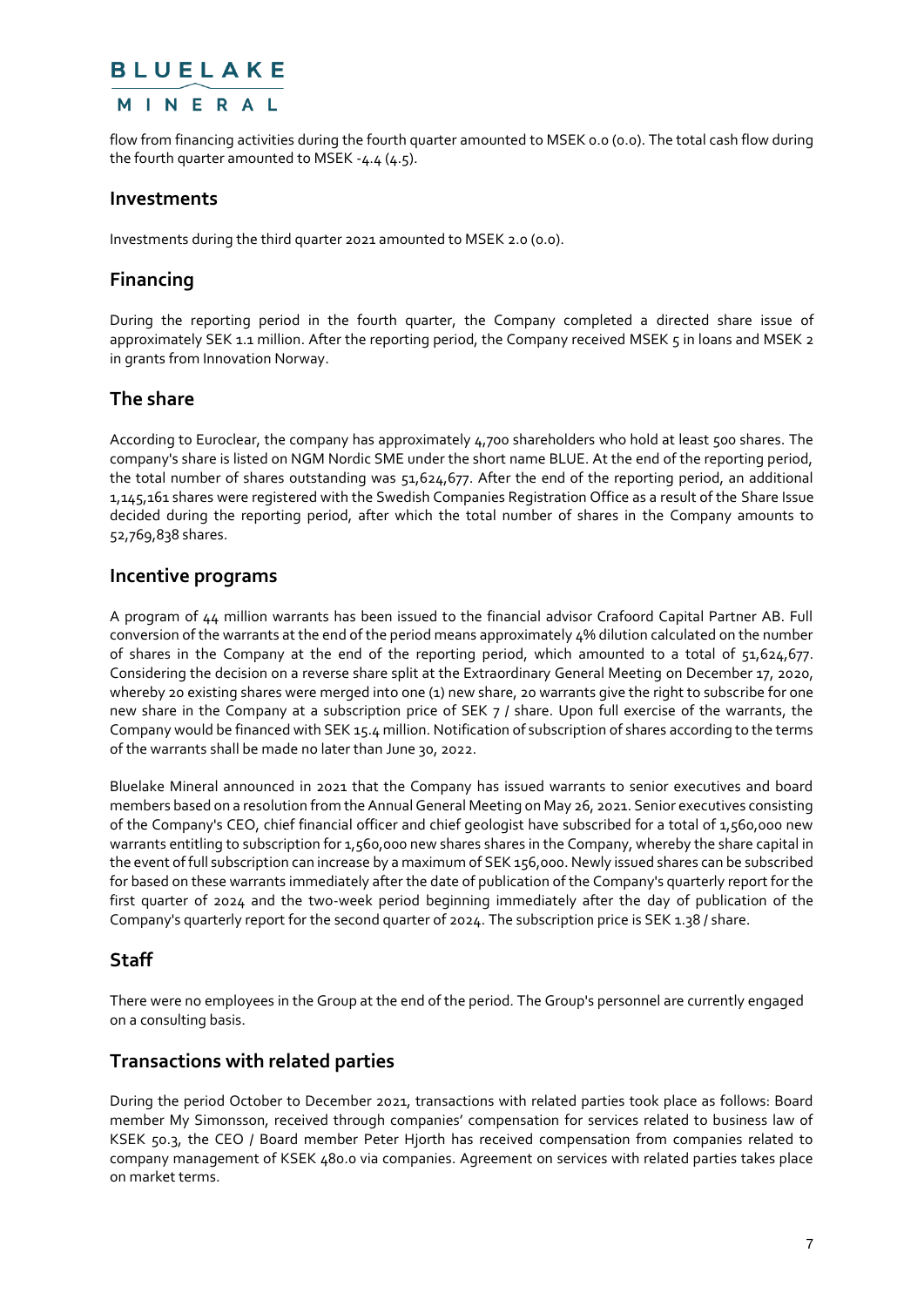

#### **Parent company**

Operations in parent company Bluelake Mineral AB (publ) include group management functions, as well as financing of the group's Swedish and foreign operations. In the reporting period, operating expenses amounted to MSEK -1.0 (-1.6) and financial expenses including exchange rate differences of MSEK 0.0 (0.0) were reported. After tax result amounted to MSEK -1.1 (-1.6). The number of employees in the parent company in the period was 0 (0).

### **Annual General Meeting 2022**

Bluelake Minerals' Annual General Meeting will be held on May 12, 2022. Time and place will be communicated well in advance of the meeting. The annual report will be available on the company's website, www.bluelakemineral.com, no later than April 21, 2022.

#### **Dividend**

The Board intends to propose to the Annual General Meeting that no dividend be paid for the financial year 2021.

#### **Profit distribution**

The result for the year is proposed to be transferred to a new account.

#### **Future development**

Operations continue with the objective to prove assets which can be commercially exploited. Development of the Company's projects takes place in the various subsidiaries. The Company's continued strategic focus is primarily on the Company's projects in base metals and secondarily on the Company's gold projects.

### **Accounting principles**

This quarterly report has been prepared in accordance with the Annual Accounts Act and the Board of Directors' General Advice BFNAR 2012: 1 (K3). For more detailed accounting principles, see the Company's annual report for 2020.

#### **Risks**

Significant risk and uncertainty factors include, but are not limited to, results from exploration, obtaining environmental and other permits, and continued financing of operations. The various risks that exist regarding the Group's operations are discussed in more detail at the Company's website (www.nickelmountain.com) and the Company's annual report for 2020.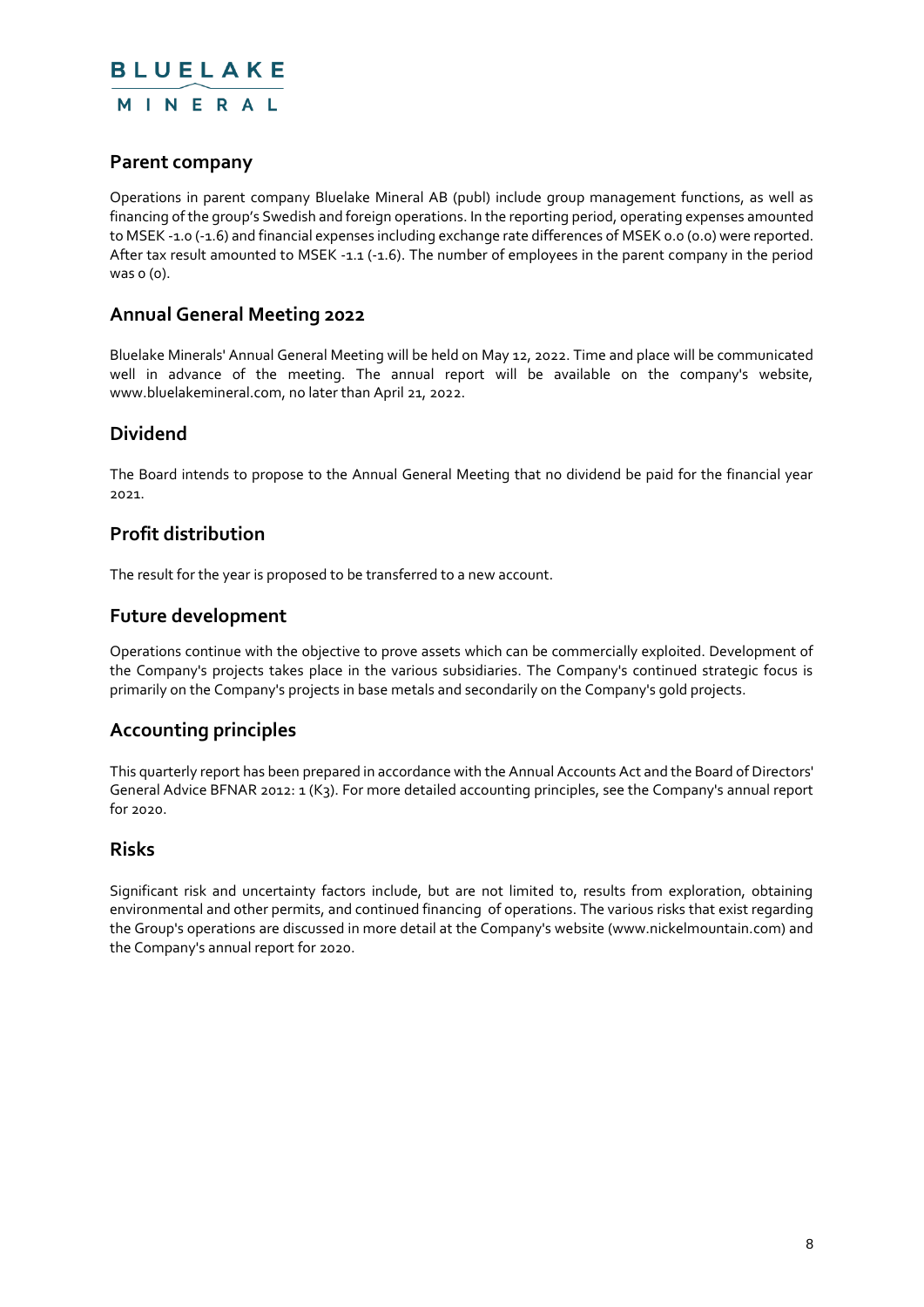MINERAL

#### **Financial reporting calendar**

- Annual report for 2021 will be published on April 21, 2022
- Annual general meeting will he held on May 12, 2022
- $\blacksquare$  Financial reporting for the period January March 2022 will be published on May 20, 2022
- $\blacksquare$  Financial reporting for the period January June 2022 will be published on August 19, 2022
- $\blacksquare$  Financial reporting for the period January September 2022 will be published on November 18, 2022
- Financial reporting for the period January December 2022 will be published on February 17, 2023

### **Publication of information**

This information is such as Bluelake Mineral AB (publ) is obliged to disclose under the EU Market Abuse Regulation and the Securities Market Act. The information was provided, by the responsible contact person below, for publication on February 18, 2022 , at. 8:40.

The Board of Directors and the CEO confirm that the interim report provides a fair overview of the Group's operations, financial position and results and describes significant risks and uncertainties that the Group faces.

This interim report has not been audited by the Company's auditor.

Stockholm, February 18, 2022

**Neil Said Peter Hjorth Patric Perenius** Chairman CEO and Director Director

**Jonas Dahllöf My Simonsson** Director Director

**For additional information please contact:** Peter Hjorth, CEO, Bluelake Mineral AB (publ) E-post: info@bluelakemineral.com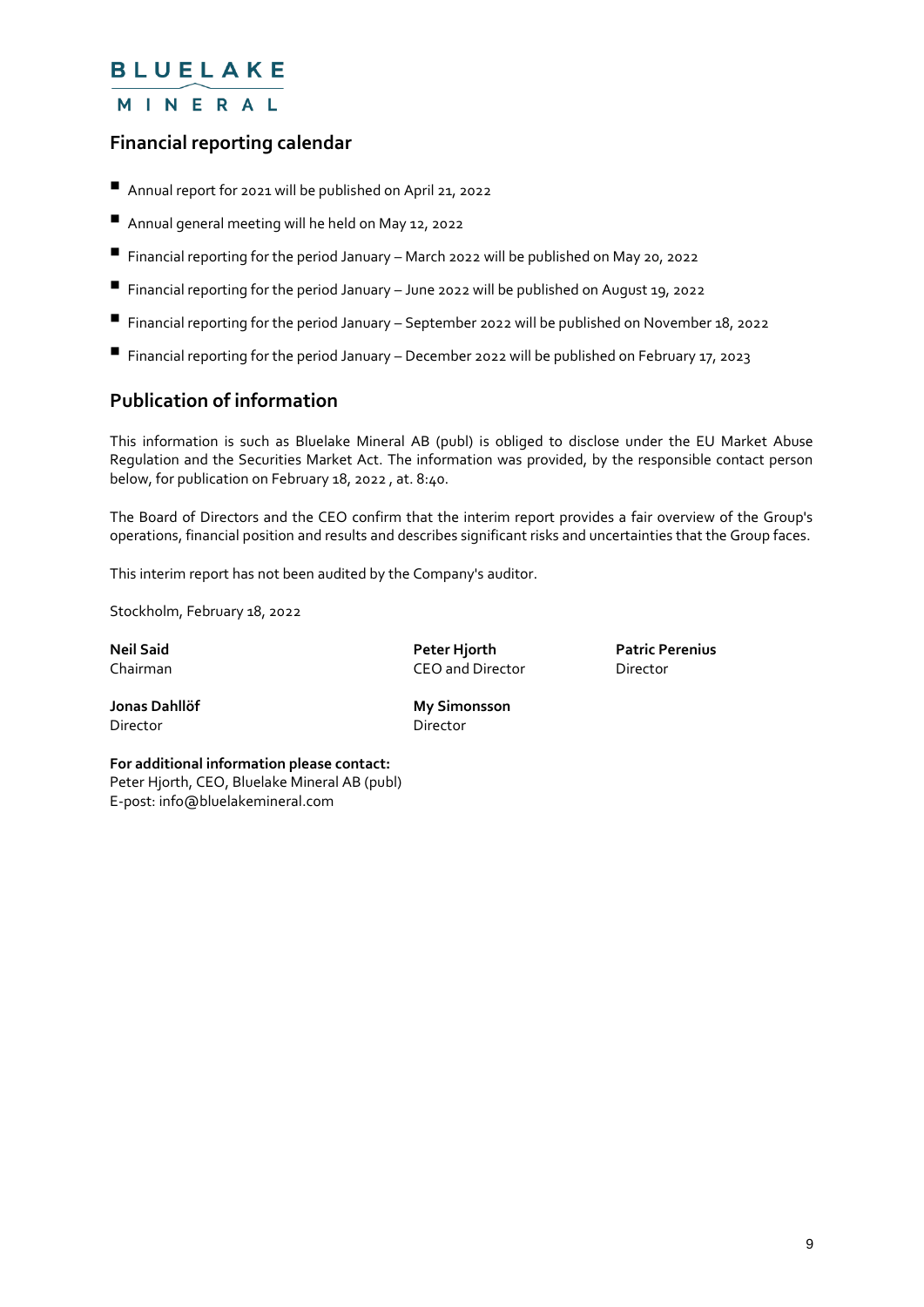MINERAL

# **Consolidated income statement**

|                                               | 2021     | 2020     | 2021           | 2020        |
|-----------------------------------------------|----------|----------|----------------|-------------|
| (KSEK)                                        | Oct-Dec  | Oct-Dec  | Jan-Dec        | Jan-Dec     |
| Net revenue                                   |          |          |                |             |
|                                               |          |          | 675            | 1,211       |
| <b>Total income</b>                           | O        | $\circ$  | 675            | 1,211       |
| <b>Operating expenses</b>                     |          |          |                |             |
| Raw materials and consumables                 | $-2,764$ | $-1,556$ | $-4,974$       | $-3,806$    |
| Other external expenses                       | 450      | $-1,811$ | $-8,857$       | $-4,438$    |
| Personnel expenses                            | $-198$   | $-237$   | $-829$         | $-1,296$    |
| Depreciation and amortization of tangible and |          |          |                |             |
| intangible fixed assets                       | $-12$    | $-186$   | $-12$          | $-266,514$  |
| <b>Total operating expenses</b>               | $-2,524$ | -3,789   | $-13,997$      | $-274,843$  |
| <b>Results from financial items</b>           |          |          |                |             |
| Foreign exchange differences                  | 299      | $-1$     | $\overline{2}$ |             |
| Interest rates and other financial items      |          |          | $-362$         | 720         |
| Results after financial items                 | $-2,225$ | $-3,790$ | $-14,357$      | $-274, 123$ |
| Income tax                                    |          |          |                |             |
| Result for the period                         | $-2,225$ | $-3,790$ | $-14,357$      | $-274, 123$ |
|                                               |          |          |                |             |
| Attributable to:                              |          |          |                |             |
| Owners of the Parent Company                  | $-2,347$ | $-3,329$ | -13,680        | $-231,778$  |
| Non-controlling interest                      | 122      | $-454$   | $-677$         | $-42,345$   |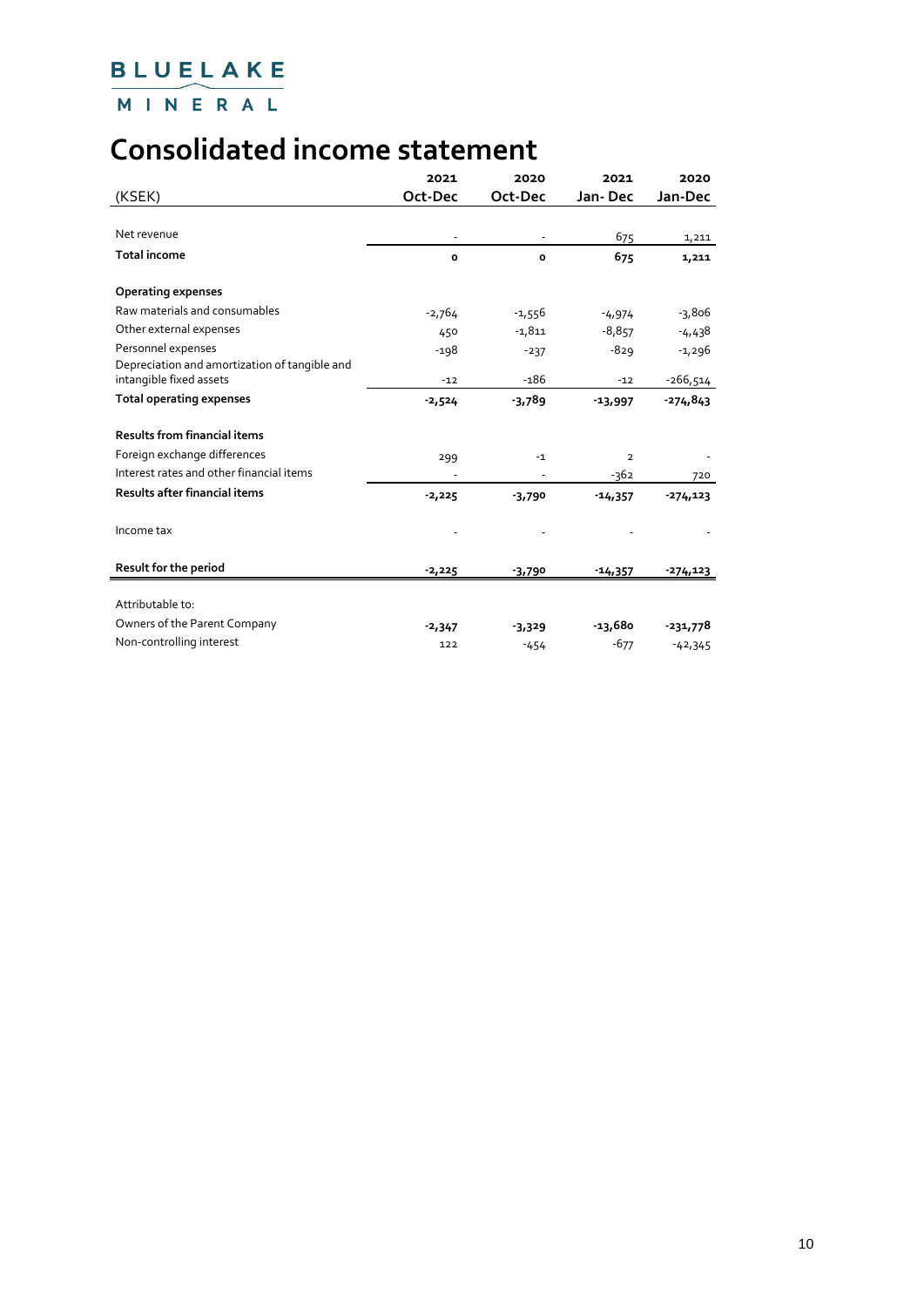MINERAL

# **Consolidated balance sheets**

| (KSEK)                                                    | Dec 31, 2021 | Dec 31, 2020 |
|-----------------------------------------------------------|--------------|--------------|
|                                                           |              |              |
| <b>ASSETS</b>                                             |              |              |
| <b>Fixed assets</b>                                       |              |              |
| Intangible fixed assets                                   |              |              |
| Concessions and mineral interests                         | 56,526       | 88,121       |
| Prepaid development investments                           |              | 678          |
| Total intangible fixed assets                             | 56,526       | 88,798       |
|                                                           |              |              |
| <b>Financial fixed assets</b>                             |              |              |
| Shares in equity accounted companies                      | 145          | 499          |
| Deposits                                                  | 31           | 46           |
| <b>Total financial fixed assets</b>                       | 176          | 544          |
|                                                           |              |              |
| <b>Total fixed assets</b>                                 | 56,702       | 89,343       |
| <b>Current assets</b>                                     |              |              |
| Inventory etc                                             |              |              |
| Raw materials and consumables                             |              |              |
| <b>Total inventory</b>                                    |              | 26           |
|                                                           | $\mathbf{o}$ | 26           |
| Short term receivables                                    |              |              |
| Other receivables                                         |              |              |
| Prepaid costs and accrued income                          | 1,134        | 4,899        |
| Total short-term receivables                              | 125          | 99           |
|                                                           | 1,259        | 4,998        |
| Cash and bank                                             | 5,246        | 9,116        |
|                                                           |              |              |
| Total current assets                                      | 6,505        | 14,140       |
|                                                           |              |              |
| <b>TOTAL ASSETS</b>                                       | 63,207       | 103,482      |
|                                                           |              |              |
| <b>SHAREHOLDERS EQUITY AND LIABILITIES</b>                |              |              |
| Equity                                                    |              |              |
| Share capital                                             | 5,162        | 82,599       |
| Unrestricted equity                                       |              |              |
| Reserves                                                  | 290,122      | 321,194      |
| Other paid in capital                                     | $-232,360$   | $-83,950$    |
| Result for the period                                     | $-13,680$    | $-231,778$   |
| Total Equity attributable to owners of the Parent Company | 49,244       | 88,065       |
| Non-controlling interests                                 | 2,659        | 3,464        |
| <b>Total Equity</b>                                       | 51,903       | 91,529       |
|                                                           |              |              |
| <b>Current liabilities</b>                                |              |              |
| Short term debt                                           | 8,742        | 8,627        |
| Accounts payable                                          | 1,085        | 1,280        |
| Other liabilities                                         | 859          | 875          |
| Accrued expenses and prepaid income                       | 618          | 1,171        |
| <b>Total current liabilities</b>                          | 11,304       | 11,953       |
|                                                           |              |              |
| TOTAL SHAREHOLDERS EQUITY AND LIABILITIES                 | 63,207       | 103,482      |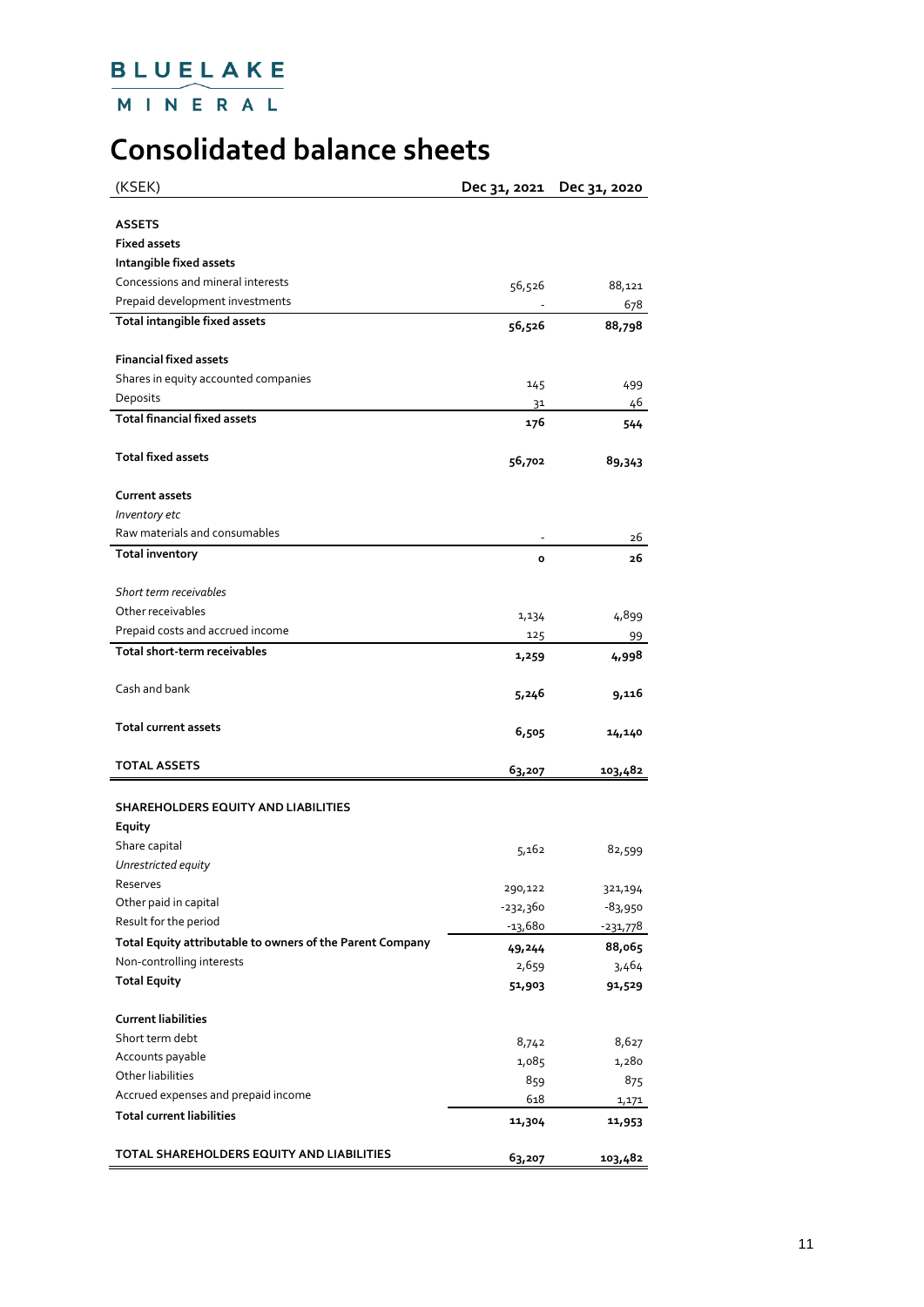# BLUELAKE MINERAL

# **Changes in shareholders' equity**

|                                                   | <b>Share</b><br>capital | <b>Reserves</b> | Other<br>paid in<br>capital | Result<br>for the<br>period | Total      | Non-<br>controlling<br>interest | Total<br>Equity |
|---------------------------------------------------|-------------------------|-----------------|-----------------------------|-----------------------------|------------|---------------------------------|-----------------|
| (KSEK)                                            |                         |                 |                             |                             |            |                                 |                 |
| Equity Jan 01, 2021                               | 47,680                  | 311,187         | $-54,120$                   | $-5,785$                    | 298,962    | 42,345                          | 341,307         |
| Reallocation result from previous year            |                         |                 | $-5,785$                    | 5,785                       | $\circ$    |                                 | $\circ$         |
| New share issue                                   | 34,919                  | 11,229          |                             |                             | 46,148     |                                 | 46,148          |
| Acquisition from minority                         |                         | $-1,222$        |                             |                             | $-1,222$   |                                 | $-1,222$        |
| Share issue expenses                              |                         |                 |                             |                             | $\circ$    | 3,464                           | 3,464           |
| <b>Translation difference</b>                     |                         |                 | $-24,045$                   |                             | $-24,045$  |                                 | $-24,045$       |
| Result for the year                               |                         |                 |                             | $-231,778$                  | $-231,778$ | $-42,345$                       | $-274, 123$     |
| Equity Dec 31, 2021                               | 82,599                  | 321,194         | -83,950                     | -231,778                    | 88,065     | 3,464                           | 91,529          |
| Reallocation result from previous year            |                         |                 | -231,778                    | 231,778                     | $\circ$    |                                 | $\circ$         |
| Transfer from restricted equity to non restricted | -78,469                 |                 | 78,469                      |                             | о          |                                 | $\circ$         |
| New share issue                                   | 1,032                   | 11,208          |                             |                             | 12,240     |                                 | 12,240          |
| New share issue pending registration              |                         | 1,045           |                             |                             | 1,045      |                                 | 1,045           |
| Dividend                                          |                         | $-43,325$       |                             |                             | $-43,325$  |                                 | $-43,325$       |
| <b>Translation difference</b>                     |                         |                 | 4,899                       |                             | 4,899      | $-128$                          | 4,771           |
| Result for the period                             |                         |                 |                             | $-13,680$                   | -13,680    | $-677$                          | $-14,357$       |
| Equity 2021-12-31                                 | 5,162                   | 290,122         | -232,360                    | -13,680                     | 49,244     | 2,659                           | 51,903          |

# **Cash flow statement**

|                                                       | 2021     | 2020     | 2021      | 2020       |
|-------------------------------------------------------|----------|----------|-----------|------------|
| (KSEK)                                                | Oct-Dec  | Oct-Dec  | Jan-Dec   | Jan-Dec    |
| Cash flow from operations                             |          |          |           |            |
| Operating result                                      | $-2,166$ | $-3,789$ | $-13,997$ | $-274,843$ |
| Adjustments for non-cash affecting items              | 222      | $-355$   | 12        | 265,095    |
| Interest rates                                        | $-108$   |          | -360      |            |
| Cash flow from operating activities before changes in |          |          |           |            |
| working capital                                       | $-2,052$ | $-4,144$ | $-14,345$ | $-9,748$   |
| Changes in working capital                            |          |          |           |            |
| Increase/decrease in inventories                      |          | 431      | 26        | 26         |
| Increase/decrease receivables                         | 403      | 61       | 418       | $-534$     |
| Increase/decrease in short term liabilities           | $-768$   | $-854$   | $-765$    | 1,387      |
| Cash flow from operating activities                   | $-2,391$ | $-4,506$ | $-14,666$ | $-8,869$   |
| <b>Investment activities</b>                          |          |          |           |            |
| Cash balance of acquired company                      |          |          |           | 14,580     |
| Acquisition of intangible assets                      | $-2,007$ |          | $-2,204$  |            |
| <b>Cash flow from investment activities</b>           | $-2,007$ | o        | $-2,204$  | 14,580     |
| <b>Financing activities</b>                           |          |          |           |            |
| New share issue                                       |          |          | 13,000    |            |
| Cash flow from financing activities                   | o        | o        | 13,000    | $\circ$    |
| Cash flow for the period                              | $-4,398$ | $-4,506$ | $-3,870$  | 5,711      |
|                                                       |          |          |           |            |
| Opening cash balance                                  | 9,644    | 13,622   | 9,116     | 3,405      |
| Cash and bank at the end of reporting period          | 5,246    | 9,116    | 5,246     | 9,116      |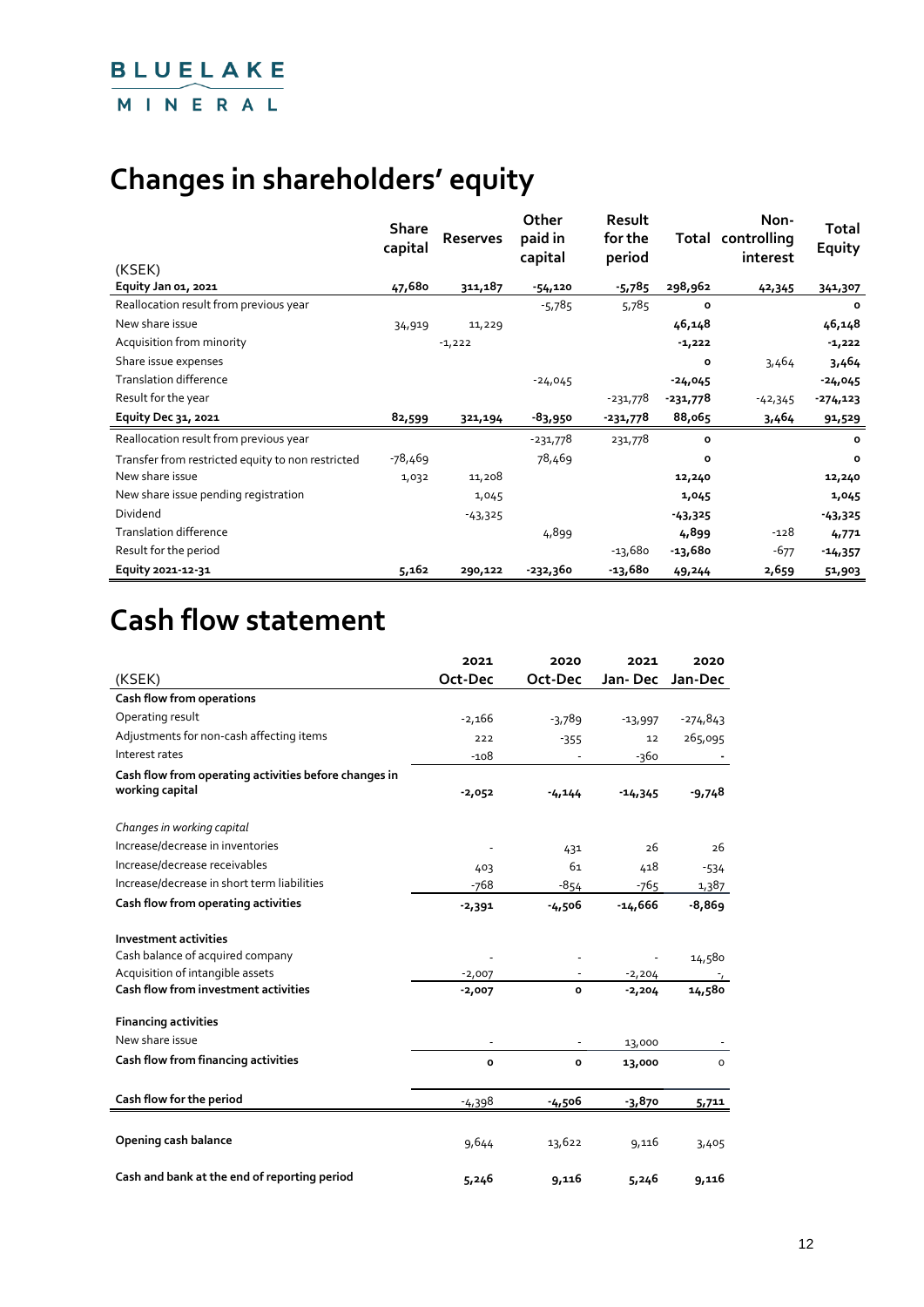# **Key ratios – Group**

|                                                   | Group               | Group               | Group                | Group                  |
|---------------------------------------------------|---------------------|---------------------|----------------------|------------------------|
|                                                   | 3 months<br>Oct-Dec | 3 months<br>Oct-Dec | 12 months<br>Jan-Dec | 12 months<br>Jan - Dec |
|                                                   | 2021                | 2020                | 2021                 | 2020                   |
| <b>Margins</b>                                    |                     |                     |                      |                        |
| Operating income, KSEK                            |                     |                     | 675                  | O                      |
| Operating margin, %                               | neg                 | neg                 | neg                  | neg                    |
| Profit margin, %                                  | neg                 | neg                 | neg                  | neg                    |
|                                                   |                     |                     |                      |                        |
| Profitability                                     |                     |                     |                      |                        |
| Return on total capital, %                        | neg                 | neg                 | neg                  | neg                    |
| Return on shareholders' equity, %                 | neg                 | neg                 | neg                  | neg                    |
|                                                   |                     |                     |                      |                        |
| Capital structure                                 |                     |                     |                      |                        |
| Shareholder's equity, KSEK                        | 51,903              | 91,529              | 51,903               | 91,529                 |
| Balance sheet total, KSEK                         | 63,207              | 103,482             | 63,207               | 103,482                |
| Equity ratio, %                                   | 82.1%               | 88.5%               | 82.1%                | 88.4%                  |
| Investments                                       |                     |                     |                      |                        |
| Net investments in intangible fixed assets, KSEK  |                     |                     |                      |                        |
| Personnel                                         |                     |                     |                      |                        |
| Number of employees at the end of the period, pcs | $\circ$             | $\overline{2}$      | 1                    | 1                      |
|                                                   |                     |                     |                      |                        |
| Per share data                                    |                     |                     |                      |                        |
| Shares at the end of the period, pcs              | 51,624,677          | 825,988,439         | 51,624,677           | 825,988,439            |
| Average number of shares, pcs                     | 51,678,013          | 578,421,958         | 194,861,156          | 578,421,958            |
| Earnings per share, SEK                           | $-0.043$            | $-0.01$             | $-0.07$              | $-0.47$                |
| Equity per share, SEK                             | 1.01                | 0.10                | 1.01                 | 0.10                   |
| Share quota value / face value, SEK               | 0.10                | 0.10                | 0.10                 | 0.10                   |
| Total share capital, SEK                          | 5,162,468           | 82,598,844          | 5,162,468            | 82,598,844             |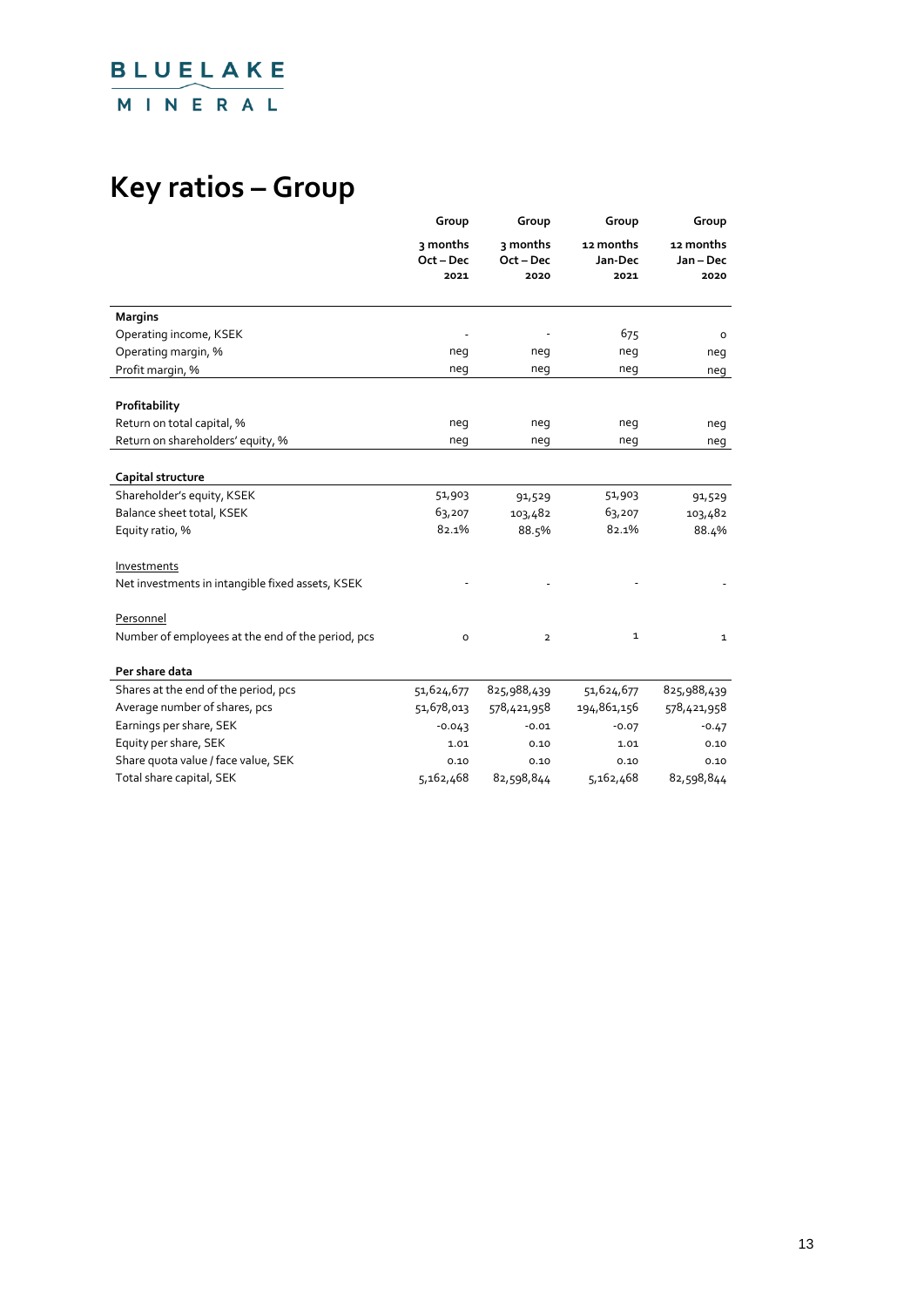# MINERAL

# **Income statement - parent company**

| (KSEK)                                                                   | 2021<br>Oct-Dec | 2020<br>Oct-Dec | 2021<br>Jan- Dec | 2020<br>Jan-Dec |
|--------------------------------------------------------------------------|-----------------|-----------------|------------------|-----------------|
|                                                                          |                 |                 |                  |                 |
| Net revenue                                                              |                 | 450             | 1,425            | 1,710           |
| <b>Total income</b>                                                      | $\circ$         | 450             | 1,425            | 1,710           |
| <b>Operating expenses</b>                                                |                 |                 |                  |                 |
| Other external expenses                                                  | $-801$          | -1,738          | $-8,217$         | $-4,202$        |
| Personnel expenses                                                       | -198            | $-237$          | $-829$           | $-1,296$        |
| Depreciation and amortization of tangible<br>and intangible fixed assets |                 | -58             |                  | $-224,400$      |
| Total operating expenses                                                 | -999            | $-1,584$        | $-7,621$         | -228,188        |
| <b>Results from financial items</b>                                      |                 |                 |                  |                 |
| Foreign exchange differences                                             |                 | $-1$            | -4               | 714             |
| Interest rates and other financial items                                 | -58             |                 | $-5$             | 6               |
| Results after financial items                                            | $-1,057$        | $-1,577$        | -7,630           | $-227,467$      |
| Income tax                                                               |                 |                 |                  |                 |
| <b>RESULTS FOR THE PERIOD</b>                                            | $-1,057$        | $-1,577$        | $-7,630$         | -227,467        |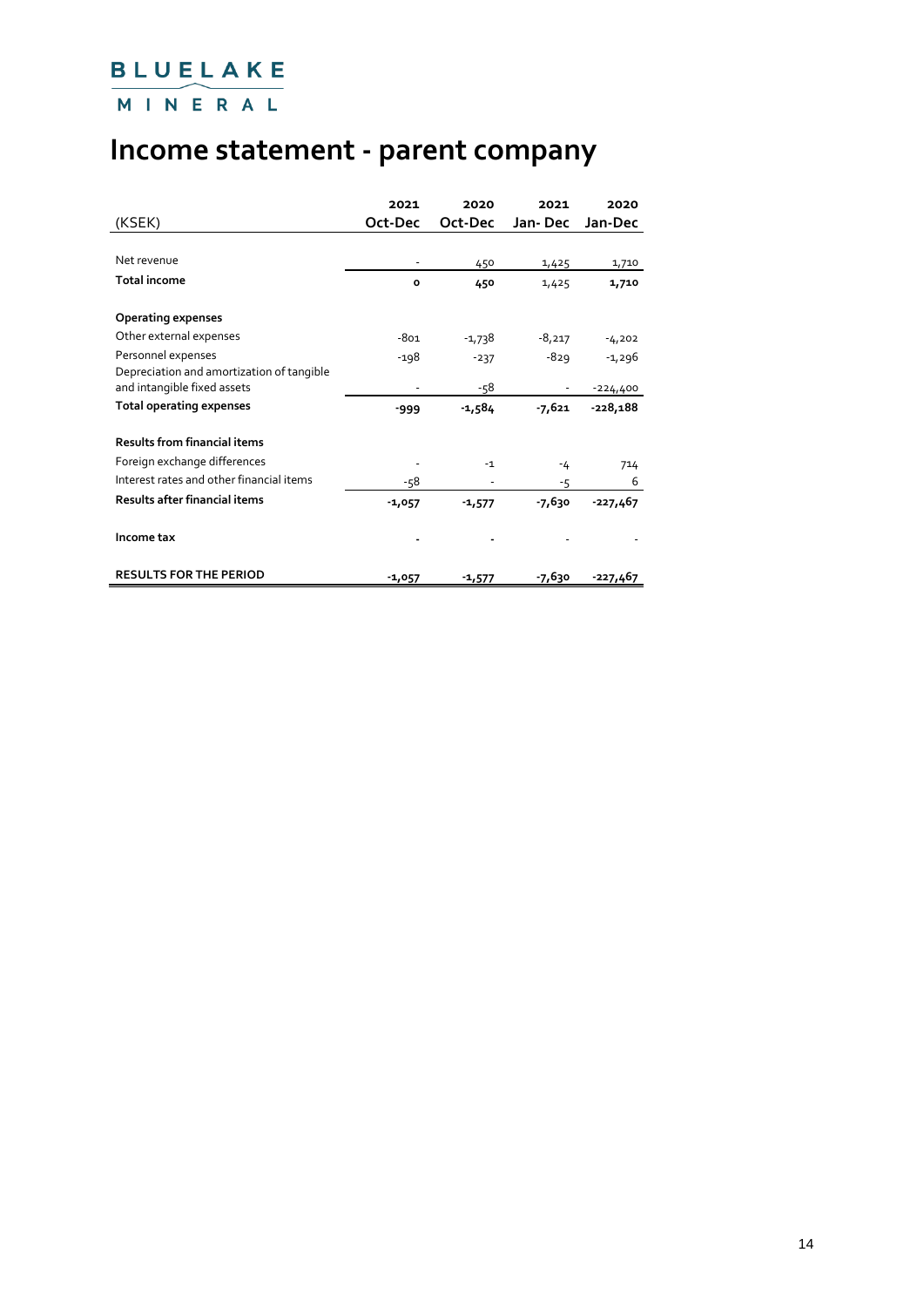MINERAL

# **Balance sheets - parent company**

| (KSEK)                                     | Dec 31, 2021           | Dec 31, 2020       |
|--------------------------------------------|------------------------|--------------------|
|                                            |                        |                    |
| <b>ASSETS</b>                              |                        |                    |
| <b>Financial fixed assets</b>              |                        |                    |
| Shares in group companies                  | 51,391                 | 89,483             |
| Receivable from group companies            | 5,974                  | 4,987              |
| Shares in equity accounted companies       | 145                    | 499                |
| Deposits                                   | 31                     | 46                 |
| <b>Total financial fixed assets</b>        | 57,540                 | 95,015             |
| <b>Total fixed assets</b>                  | 57,540                 | 95,015             |
| <b>Current assets</b>                      |                        |                    |
| Other receivables                          | 112                    | 175                |
| Prepaid expenses and accrued income        | 125                    | <u>39  </u>        |
| Total short-term receivables               | 237                    | 214                |
| Cash and bank                              | 3,575                  | 68                 |
| <b>Total current assets</b>                | 3,812                  | 282                |
| TOTAL ASSETS                               | 61,352                 | 95,297             |
| <b>SHAREHOLDERS EQUITY AND LIABILITIES</b> |                        |                    |
| Equity                                     |                        |                    |
| Share capital                              | 5,162                  | 82,599             |
| Reserves                                   | 6,110                  | 6,110              |
| Total restricted equity                    |                        | 88,709             |
| Non-restricted equity                      | 11,272                 |                    |
| Share premium reserve                      |                        |                    |
| Retained earnings                          | 297,704                | 321,194            |
| Result for the period                      | $-240,351$<br>$-7,630$ | $-91,353$          |
| Total non-restricted equity                |                        | $-227,467$         |
| <b>Total equity</b>                        | 49,724<br>60,996       | 2,373<br>91,082    |
| Long term liabilities                      |                        |                    |
| Loan to group company                      |                        |                    |
| Total long-term liabilities                | o                      | 3,356<br>3,356     |
| <b>Current liabilities</b>                 |                        |                    |
| Accounts payable                           |                        |                    |
| Accrued expenses                           | 158                    | 124                |
| <b>Total current liabilities</b>           | 198<br>356             | <u>735 </u><br>859 |
|                                            |                        |                    |
| TOTAL SHAREHOLDERS' EQUITY AND LIABILITIES | 61,352                 | 95,297             |